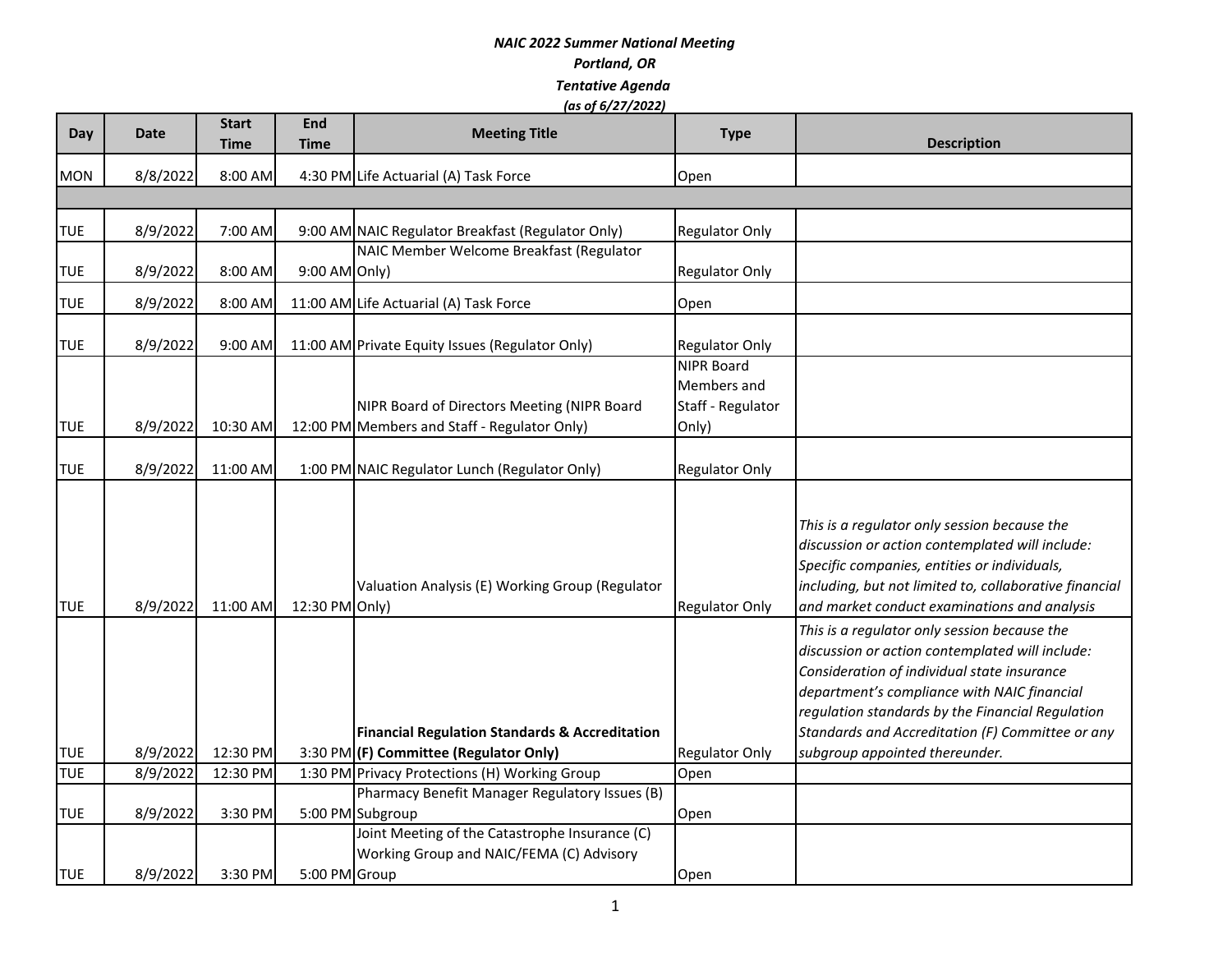| Day<br><b>Date</b>       |                        | <b>Start</b>       | End            | <b>Meeting Title</b>                                                  | <b>Type</b>           |                                                        |
|--------------------------|------------------------|--------------------|----------------|-----------------------------------------------------------------------|-----------------------|--------------------------------------------------------|
|                          |                        | <b>Time</b>        | <b>Time</b>    |                                                                       |                       | <b>Description</b>                                     |
|                          |                        |                    |                |                                                                       |                       |                                                        |
|                          |                        |                    |                |                                                                       |                       | This is a regulator only session because the           |
|                          |                        |                    |                |                                                                       |                       | discussion or action contemplated will include:        |
|                          |                        |                    |                |                                                                       |                       | Specific companies, entities or individuals,           |
|                          |                        |                    |                | Financial Analysis (E) Working Group (Regulator                       |                       | including, but not limited to, collaborative financial |
| <b>TUE</b>               | 8/9/2022               | 3:30 PM            | 5:00 PM Only)  | Joint Meeting of the Catastrophe Risk (E)                             | <b>Regulator Only</b> | and market conduct examinations and analysis.          |
|                          |                        |                    |                | Subgroup & Property Casualty Risk-Based Capital                       |                       |                                                        |
| <b>TUE</b>               | 8/9/2022               | 5:00 PM            |                | 6:30 PM (E) Working Group                                             | Open                  |                                                        |
|                          |                        |                    |                |                                                                       |                       |                                                        |
| <b>TUE</b>               | 8/9/2022               | 5:00 PM            |                | 6:00 PM Deputy Commissioner Reception (Regulator Only) Regulator Only |                       |                                                        |
|                          |                        |                    |                |                                                                       |                       |                                                        |
|                          |                        |                    |                |                                                                       |                       |                                                        |
| <b>WED</b>               | 8/10/2022              | 7:00 AM            |                | 9:00 AM NAIC Regulator Breakfast (Regulator Only)                     | <b>Regulator Only</b> |                                                        |
|                          |                        |                    |                |                                                                       |                       |                                                        |
| <b>WED</b>               | 8/10/2022              | 7:00 AM            |                | 9:00 AM Women's Leadership Breakfast (Regulator Only)                 | <b>Regulator Only</b> |                                                        |
|                          |                        |                    |                | Big Data and Artificial Intelligence (H) Working                      |                       |                                                        |
| <b>WED</b><br><b>WED</b> | 8/10/2022<br>8/10/2022 | 8:00 AM<br>8:30 AM | 9:00 AM Group  | 9:30 AM SERFF Modernization Input Session                             | Open<br>Open          |                                                        |
|                          |                        |                    |                |                                                                       |                       |                                                        |
|                          |                        |                    |                | <b>Financial Regulation Standards and</b>                             |                       |                                                        |
| <b>WED</b>               | 8/10/2022              | 9:00 AM            |                | 10:00 AM Accreditation (F) Committee                                  | Open                  |                                                        |
|                          |                        |                    |                |                                                                       |                       |                                                        |
| <b>WED</b>               | 8/10/2022              | 9:00 AM            |                | 10:30 AM Health Innovations (B) Working Group                         | Open                  |                                                        |
|                          |                        |                    |                |                                                                       |                       |                                                        |
|                          |                        |                    |                |                                                                       |                       |                                                        |
|                          |                        |                    |                |                                                                       |                       |                                                        |
|                          |                        |                    |                |                                                                       |                       |                                                        |
|                          |                        |                    |                |                                                                       |                       |                                                        |
|                          |                        |                    |                |                                                                       |                       |                                                        |
| <b>WED</b>               | 8/10/2022              | 10:00 AM           |                | 11:30 AM Casualty Actuarial and Statistical (C) Task Force            | Open                  |                                                        |
|                          |                        |                    |                | <b>Statutory Accounting Principles (E) Working</b>                    |                       |                                                        |
| <b>WED</b>               | 8/10/2022              | 10:00 AM           | 12:00 PM Group |                                                                       | Open                  |                                                        |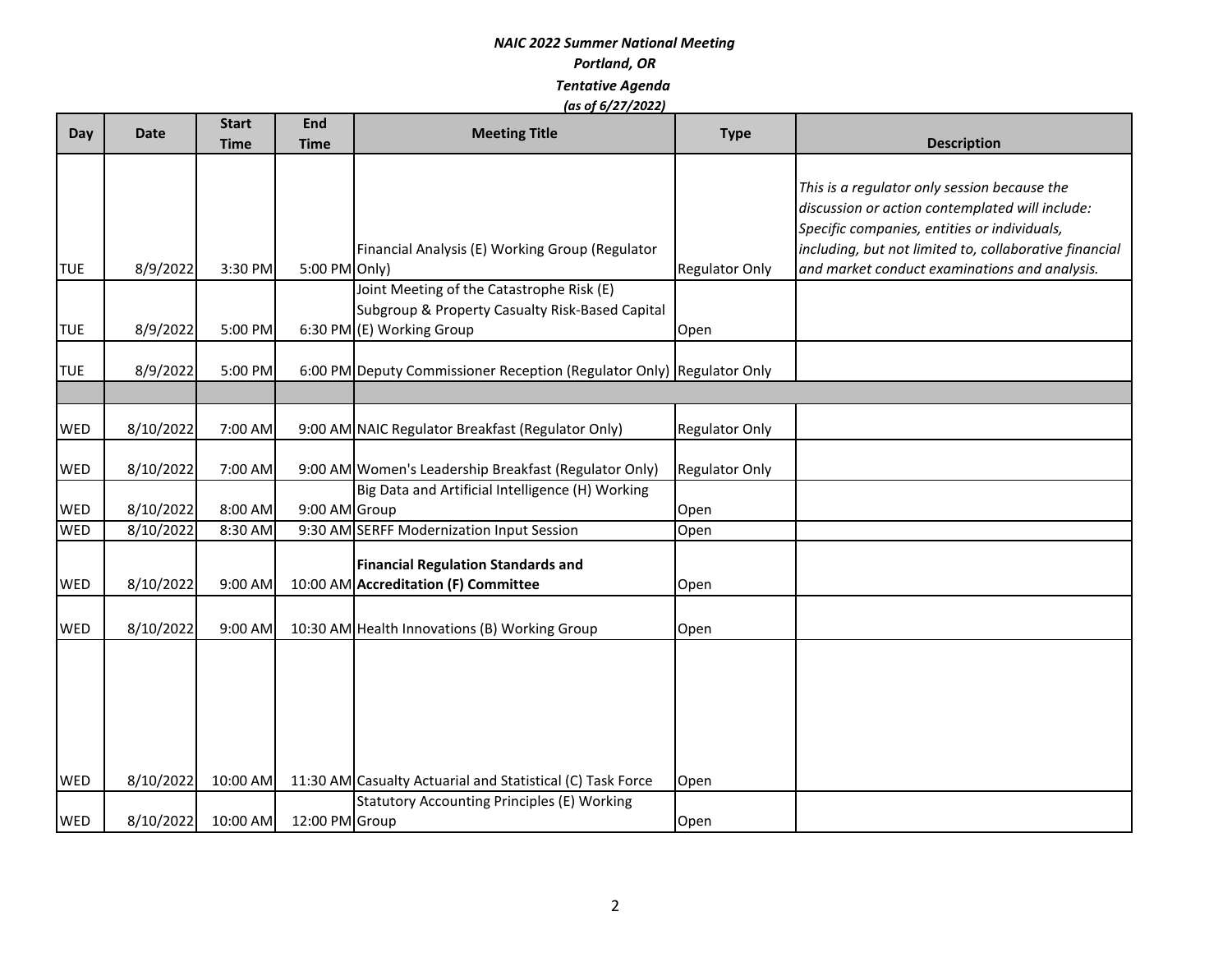| Day         | <b>Date</b> | <b>Start</b> | End             | <b>Meeting Title</b>                                         | <b>Type</b>           |                                                                    |
|-------------|-------------|--------------|-----------------|--------------------------------------------------------------|-----------------------|--------------------------------------------------------------------|
|             |             | <b>Time</b>  | <b>Time</b>     |                                                              |                       | <b>Description</b><br>This is a regulator only session because the |
|             |             |              |                 |                                                              |                       | discussion or action contemplated will include:                    |
|             |             |              |                 |                                                              |                       | Internal or administrative matters of the NAIC or                  |
|             |             |              |                 |                                                              |                       | any NAIC member, including budget, personnel and                   |
|             |             |              |                 |                                                              |                       | contractual matters, and including consideration of                |
|             |             |              |                 |                                                              |                       | internal administration of the NAIC, including, but                |
|             |             |              |                 | Joint Meeting of Executive (EX) Committee &                  |                       | not limited to, by the Internal Administration (EX1)               |
|             |             |              |                 | <b>Internal Administration (EX1) Subcommittee</b>            |                       | Subcommittee or any subgroup appointed                             |
| WED         | 8/10/2022   | 10:00 AM     |                 | 12:00 PM (Regulator Only)                                    | <b>Regulator Only</b> | thereunder.                                                        |
| <b>WED</b>  | 8/10/2022   | 10:30 AM     |                 | 11:30 AM ERISA (B) Working Group                             | Open                  |                                                                    |
|             |             |              |                 |                                                              |                       |                                                                    |
| <b>WED</b>  | 8/10/2022   | 11:00 AM     |                 | 1:00 PM NAIC Regulator Lunch (Regulator Only)                | <b>Regulator Only</b> |                                                                    |
| WED         | 8/10/2022   | 11:30 AM     |                 | 1:00 PM Regulatory Framework (B) Task Force                  | Open                  |                                                                    |
|             |             |              |                 |                                                              |                       |                                                                    |
| WED         | 8/10/2022   | 12:00 PM     |                 | 1:00 PM CIPR Research Focused Event                          | Open                  |                                                                    |
| <b>WED</b>  | 8/10/2022   | 1:00 PM      |                 | 2:00 PM NAIC Opening Session                                 | Open                  |                                                                    |
|             |             |              |                 | Innovation, Cybersecurity, and Technology (H)                |                       |                                                                    |
| <b>WED</b>  | 8/10/2022   | 2:15 PM      |                 | 3:45 PM Committee                                            | Open                  |                                                                    |
|             |             |              |                 |                                                              |                       |                                                                    |
| <b>WED</b>  | 8/10/2022   | 2:00 PM      |                 | 3:30 PM Senior Issues (B) Task Force                         | Open                  |                                                                    |
|             |             |              |                 |                                                              |                       |                                                                    |
|             |             |              |                 |                                                              |                       | This is a regulator only session because the                       |
|             |             |              |                 |                                                              |                       | discussion or action contemplated will include:                    |
|             |             |              |                 |                                                              |                       | Specific companies, entities or individuals,                       |
|             |             |              |                 | Market Actions (D) Working Group (Regulator                  |                       | including, but not limited to, collaborative financial             |
| WED         | 8/10/2022   | 3:00 PM      | 5:00 PM Only)   |                                                              | <b>Regulator Only</b> | and market conduct examinations and analysis.                      |
|             |             |              |                 | Deputy Commissioners Roundtable (Regulator                   |                       |                                                                    |
| <b>WEED</b> | 8/10/2022   | 4:00 PM      | 5:00 PM Only)   |                                                              | <b>Regulator Only</b> |                                                                    |
|             |             |              |                 | State Insurance Department Attorneys                         |                       |                                                                    |
| WED         | 8/10/2022   | 4:00 PM      |                 | 5:00 PM Roundtable (Regulator Only)                          | <b>Regulator Only</b> |                                                                    |
| WED         | 8/10/2022   | 3:30 PM      |                 | 5:00 PM International Insurance Relations (G) Committee Open |                       |                                                                    |
|             |             |              |                 | IAIS Secretariat Q&A Session with Interested                 |                       |                                                                    |
| WED         | 8/10/2022   | 5:00 PM      | 6:00 PM Parties |                                                              | Open                  |                                                                    |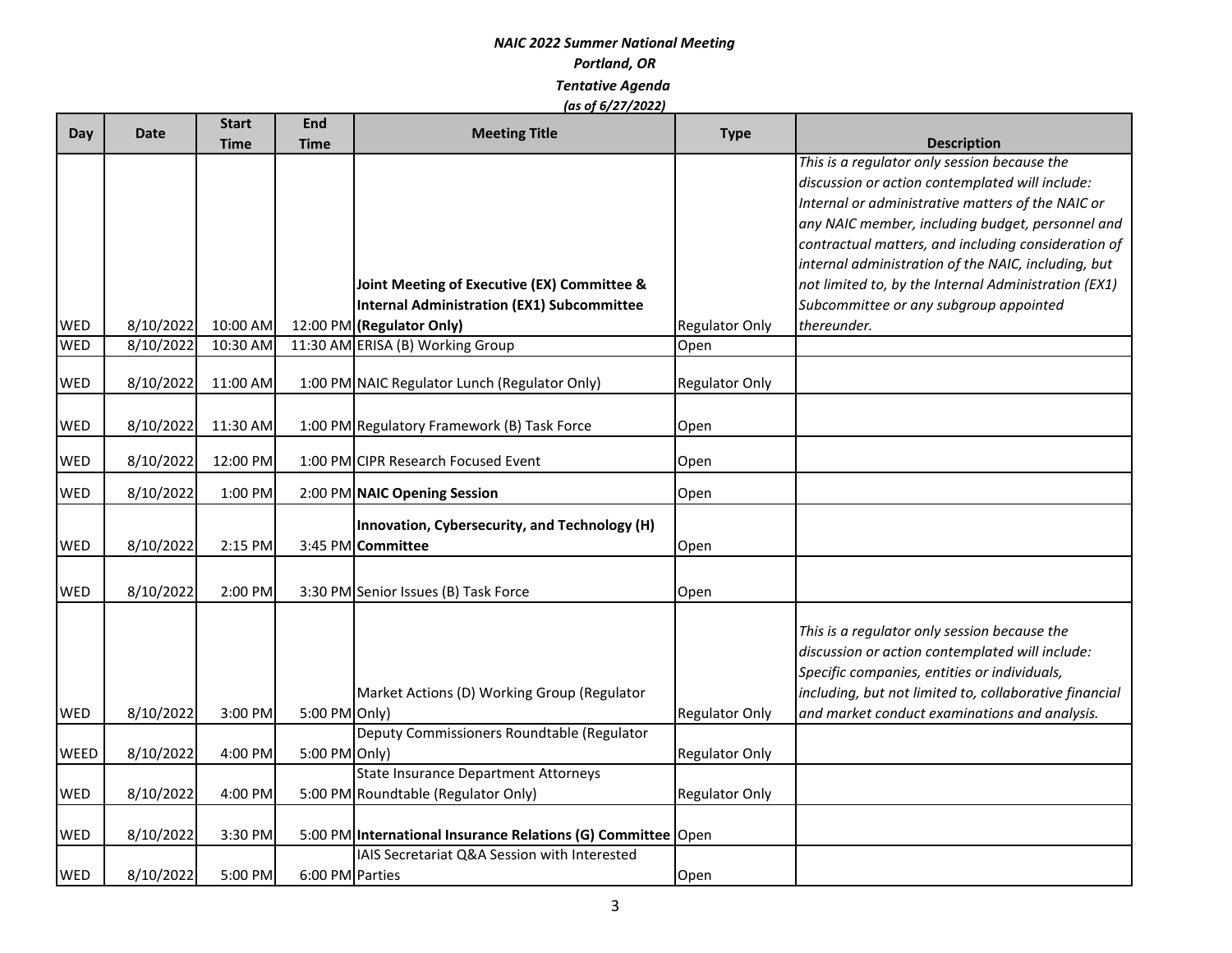| <b>Day</b>  | <b>Date</b> | <b>Start</b><br><b>Time</b> | <b>End</b><br><b>Time</b> | <b>Meeting Title</b>                                                           | <b>Type</b>           | <b>Description</b>                                                                                                                                                                                                                                         |
|-------------|-------------|-----------------------------|---------------------------|--------------------------------------------------------------------------------|-----------------------|------------------------------------------------------------------------------------------------------------------------------------------------------------------------------------------------------------------------------------------------------------|
| WED         | 8/10/2022   | 5:30 PM                     |                           | 6:30 PM Midwest Zone Meeting (Regulator Only)                                  | <b>Regulator Only</b> |                                                                                                                                                                                                                                                            |
| <b>WED</b>  | 8/10/2022   | 5:30 PM                     |                           | 6:30 PM Northeast Zone Meeting (Regulator Only)                                | <b>Regulator Only</b> |                                                                                                                                                                                                                                                            |
| <b>WED</b>  | 8/10/2022   | 5:30 PM                     |                           | 6:30 PM Southeast Zone Meeting (Regulator Only)                                | <b>Regulator Only</b> |                                                                                                                                                                                                                                                            |
| <b>WED</b>  | 8/10/2022   | 5:30 PM                     |                           | 6:30 PM Western Zone Meeting (Regulator Only)                                  | <b>Regulator Only</b> |                                                                                                                                                                                                                                                            |
| <b>WED</b>  | 8/10/2022   | 6:30 PM                     |                           | 7:30 PM NAIC Welcome Reception                                                 | Open                  |                                                                                                                                                                                                                                                            |
|             |             |                             |                           |                                                                                |                       |                                                                                                                                                                                                                                                            |
| <b>THUR</b> | 8/11/2022   | 7:00 AM                     |                           | 9:00 AM NAIC Regulator Breakfast (Regulator Only)                              | <b>Regulator Only</b> |                                                                                                                                                                                                                                                            |
| <b>THUR</b> | 8/11/2022   | 7:45 AM                     |                           | 9:15 AM Climate and Resiliency (EX) Task Force                                 | Open                  |                                                                                                                                                                                                                                                            |
| <b>THUR</b> | 8/11/2022   | 8:00 AM                     |                           | 9:00 AM CMS/CCIIO Dialogue (Regulator Only)                                    | <b>Regulator Only</b> |                                                                                                                                                                                                                                                            |
| <b>THUR</b> | 8/11/2022   | 8:00 AM                     |                           | 9:00 AM Group Solvency Issues (E) Working Group                                | Open                  |                                                                                                                                                                                                                                                            |
| <b>THUR</b> | 8/11/2022   | 8:30 AM                     |                           | 9:30 AM SERFF Modernization Input Session                                      | Open                  |                                                                                                                                                                                                                                                            |
|             |             |                             |                           |                                                                                |                       | This is a regulator only session because the<br>discussion or action contemplated will include:<br>Specific companies, entities or individuals,<br>including, but not limited to, collaborative financial<br>and market conduct examinations and analysis. |
| <b>THUR</b> | 8/11/2022   | 8:45 AM                     |                           | 10:00 AM Antifraud (D) Task Force (Regulator Only)                             | <b>Regulator Only</b> |                                                                                                                                                                                                                                                            |
| <b>THUR</b> | 8/11/2022   | 8:30 AM                     |                           | Receivership Financial Analysis (E) Working Group<br>10:00 AM (Regulator Only) | <b>Regulator Only</b> | This is a regulator only session because the<br>discussion or action contemplated will include:                                                                                                                                                            |
| <b>THUR</b> | 8/11/2022   | 9:30 AM                     |                           | 11:30 AM Commissioners' Roundtable (Regulator Only)                            | <b>Regulator Only</b> |                                                                                                                                                                                                                                                            |
|             |             |                             |                           | Risk-Based Capital Investment Risk and Evaluation                              |                       |                                                                                                                                                                                                                                                            |
| <b>THUR</b> | 8/11/2022   | 9:30 AM                     |                           | 10:30 AM (E) Working Group                                                     | Open                  |                                                                                                                                                                                                                                                            |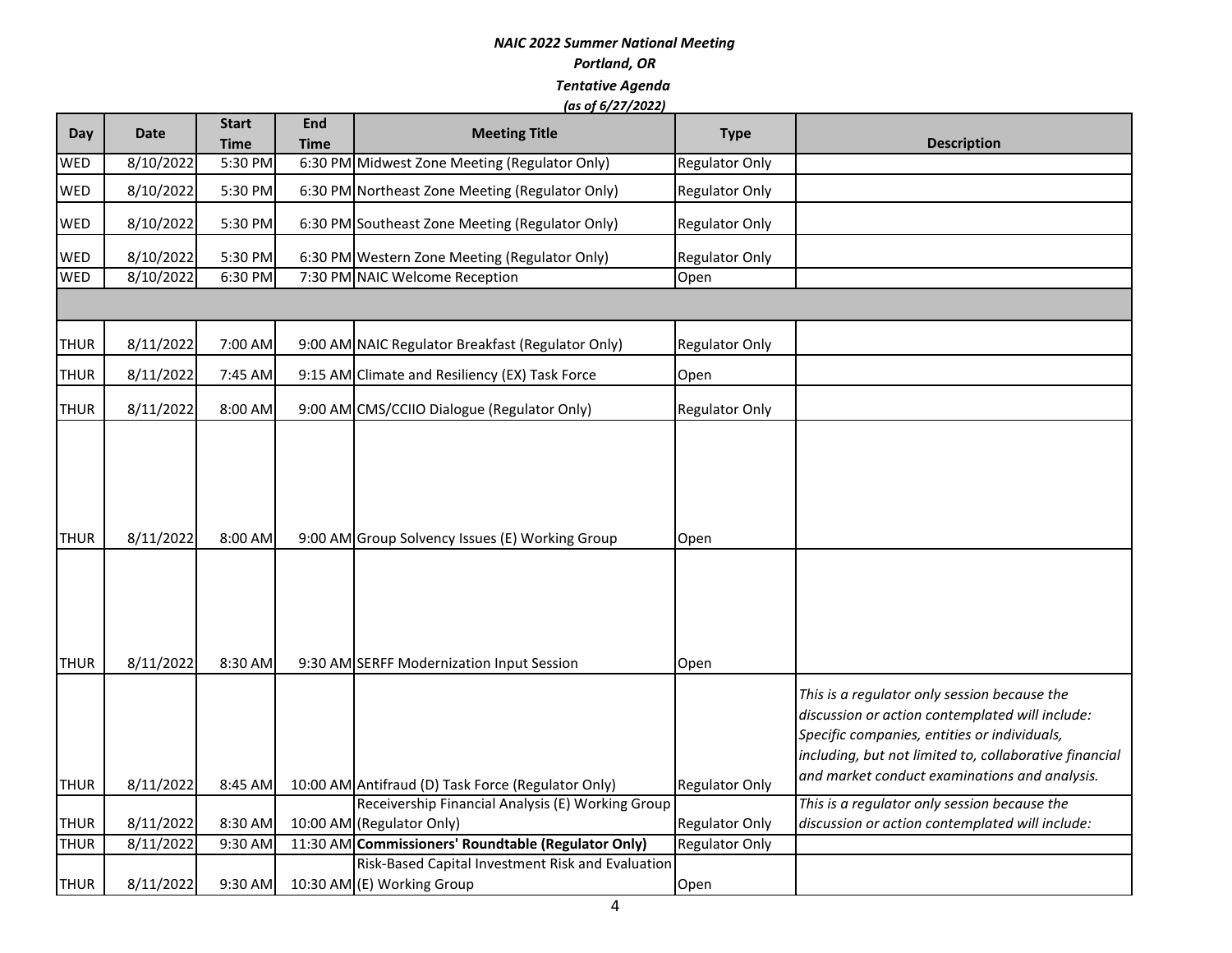| Day         | Date               | <b>Start</b><br><b>Time</b> | <b>End</b><br><b>Time</b> | <b>Meeting Title</b>                                                                                                                     | <b>Type</b>           | <b>Description</b>                                                                                                                                                                                                                                                                                                                                                                                                                                                                                      |
|-------------|--------------------|-----------------------------|---------------------------|------------------------------------------------------------------------------------------------------------------------------------------|-----------------------|---------------------------------------------------------------------------------------------------------------------------------------------------------------------------------------------------------------------------------------------------------------------------------------------------------------------------------------------------------------------------------------------------------------------------------------------------------------------------------------------------------|
|             |                    |                             |                           |                                                                                                                                          |                       |                                                                                                                                                                                                                                                                                                                                                                                                                                                                                                         |
|             |                    |                             |                           | Accounting Practices & Procedures (E) Task Force                                                                                         |                       |                                                                                                                                                                                                                                                                                                                                                                                                                                                                                                         |
| <b>THUR</b> | 8/11/2022          | 11:00 AM                    |                           | 12:00 PM followed by Examination Oversight (E) Task Force Open                                                                           |                       |                                                                                                                                                                                                                                                                                                                                                                                                                                                                                                         |
| <b>THUR</b> | 8/11/2022          | 11:00 AM                    |                           | 12:00 PM Receivership and Insolvency (E) Task Force                                                                                      | Open                  |                                                                                                                                                                                                                                                                                                                                                                                                                                                                                                         |
| <b>THUR</b> | 8/11/2022          | 11:00 AM                    |                           | 1:00 PM NAIC Regulator Lunch (Regulator Only)                                                                                            | <b>Regulator Only</b> |                                                                                                                                                                                                                                                                                                                                                                                                                                                                                                         |
|             |                    |                             |                           | Improper Marketing of Health Insurance (D)                                                                                               |                       |                                                                                                                                                                                                                                                                                                                                                                                                                                                                                                         |
| <b>THUR</b> | 8/11/2022          | 11:30 AM                    |                           | 12:30 PM Working Group                                                                                                                   | Open                  |                                                                                                                                                                                                                                                                                                                                                                                                                                                                                                         |
| <b>THUR</b> | $\sqrt{8/11/2022}$ | 12:15 PM                    |                           | 1:00 PM Executive (EX) Committee                                                                                                         | Open                  |                                                                                                                                                                                                                                                                                                                                                                                                                                                                                                         |
| <b>THUR</b> | 8/11/2022          | 1:00 PM                     |                           | 2:30 PM Special (EX) Committee on Race and Insurance                                                                                     | Open                  |                                                                                                                                                                                                                                                                                                                                                                                                                                                                                                         |
| THUR        | 8/11/2022          | 1:00 PM                     |                           | Mental Health Parity and Addiction Equity Act (B)<br>2:30 PM Working Group (Regulator Only)<br>SBS Overview and Demonstration (Regulator | <b>Regulator Only</b> | This is a regulator only session because the<br>discussion or action contemplated will include:<br>Specific companies, entities or individuals,<br>including, but not limited to, collaborative financial<br>and market conduct examinations and analysis.<br>This is a regulator only session because the<br>discussion or action contemplated include<br>consideration of strategic planning issues relating<br>to federal legislative and regulatory matters or<br>international regulatory matters. |
| <b>THUR</b> | 8/11/2022          | 1:00 PM                     | $2:00$ PM Only)           |                                                                                                                                          | <b>Regulator Only</b> |                                                                                                                                                                                                                                                                                                                                                                                                                                                                                                         |
| <b>THUR</b> | 8/11/2022          | 1:00 PM                     | $2:00$ PM Only)           | <b>Supervisory Colleges Best Practices (Regulator</b>                                                                                    | <b>Regulator Only</b> |                                                                                                                                                                                                                                                                                                                                                                                                                                                                                                         |
| <b>THUR</b> | 8/11/2022          | 2:00 PM                     |                           | NAIC/American Indian and Alaska Native Liaison<br>3:00 PM Committee                                                                      | Open                  |                                                                                                                                                                                                                                                                                                                                                                                                                                                                                                         |
| <b>THUR</b> | 8/11/2022          | 2:00 PM                     |                           | 3:00 PM Valuation of Securities (E) Task Force                                                                                           | Open                  |                                                                                                                                                                                                                                                                                                                                                                                                                                                                                                         |
| <b>THUR</b> | 8/11/2022          | 2:30 PM                     |                           | 3:30 PM SERFF Modernization Input Session                                                                                                | Open                  |                                                                                                                                                                                                                                                                                                                                                                                                                                                                                                         |
| <b>THUR</b> | 8/11/2022          | 2:45 PM                     |                           | 4:00 PM Life Insurance and Annuities (A) Committee                                                                                       | Open                  |                                                                                                                                                                                                                                                                                                                                                                                                                                                                                                         |
| <b>THUR</b> | 8/11/2022          | 3:00 PM                     |                           | State Insurance Department Legislative Liaison<br>4:00 PM Meeting (Regulator Only)                                                       | <b>Regulator Only</b> |                                                                                                                                                                                                                                                                                                                                                                                                                                                                                                         |
| <b>THUR</b> | 8/11/2022          | 3:00 PM                     |                           | 4:00 PM Title Insurance (C) Task Force                                                                                                   | Open                  |                                                                                                                                                                                                                                                                                                                                                                                                                                                                                                         |
| <b>THUR</b> | 8/11/2022          | 4:15 PM                     |                           | <b>Health Insurance and Managed Care (B)</b><br>6:00 PM Committee                                                                        | Open                  |                                                                                                                                                                                                                                                                                                                                                                                                                                                                                                         |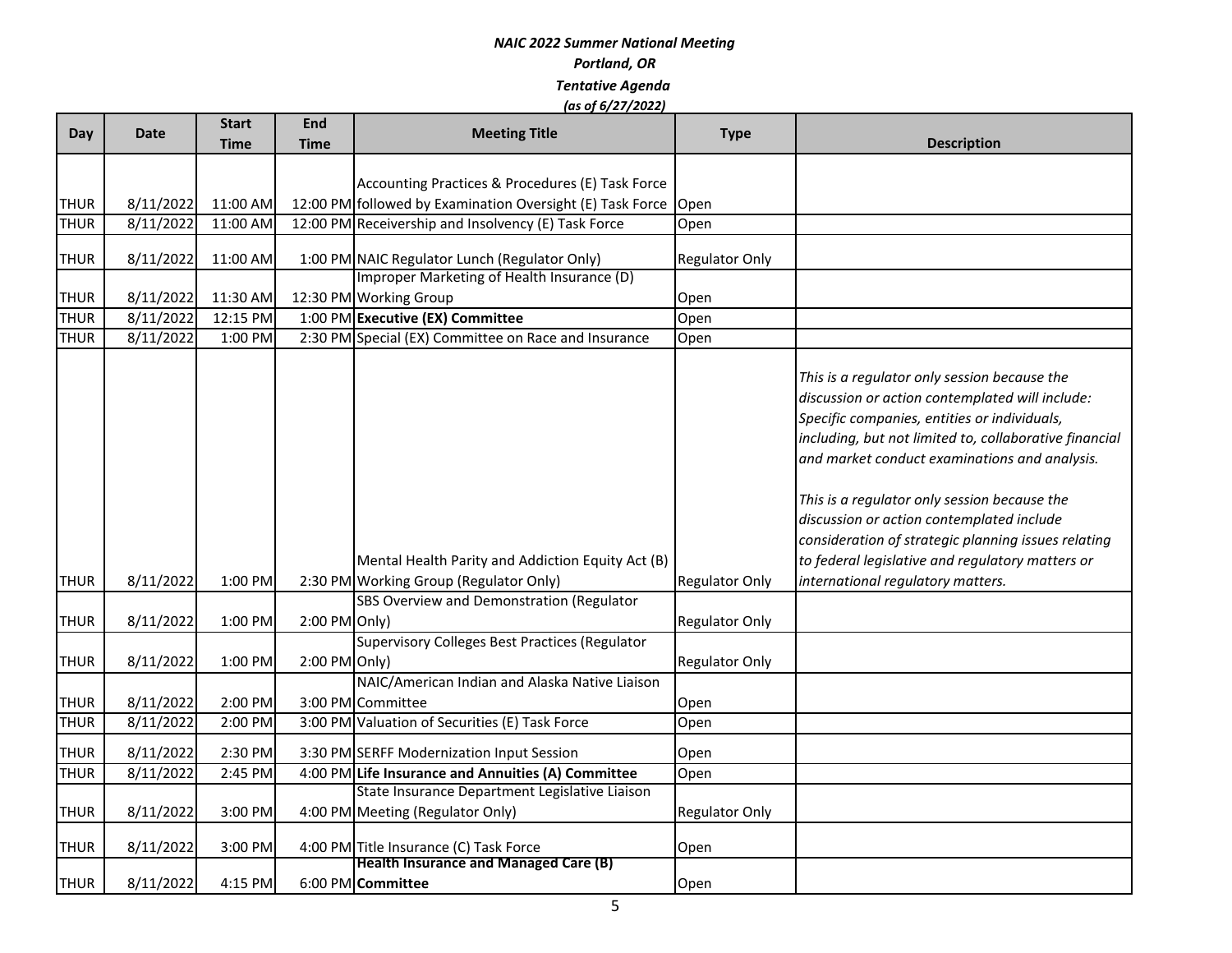| Day               | <b>Date</b>            | <b>Start</b><br><b>Time</b> | <b>End</b><br><b>Time</b> | <b>Meeting Title</b>                                                                                       | <b>Type</b>                                    | <b>Description</b>                                                                                                                                                                                                                                         |
|-------------------|------------------------|-----------------------------|---------------------------|------------------------------------------------------------------------------------------------------------|------------------------------------------------|------------------------------------------------------------------------------------------------------------------------------------------------------------------------------------------------------------------------------------------------------------|
| <b>THUR</b>       | 8/11/2022              | 4:00 PM                     |                           | 5:00 PM Capital Adequacy (E) Task Force                                                                    | Open                                           |                                                                                                                                                                                                                                                            |
|                   |                        |                             |                           |                                                                                                            |                                                |                                                                                                                                                                                                                                                            |
| <b>FRI</b>        | 8/12/2022              | 7:00 AM                     |                           | 9:00 AM NAIC Regulator Breakfast (Regulator Only)                                                          | <b>Regulator Only</b>                          |                                                                                                                                                                                                                                                            |
| FRI               | 8/12/2022              | 8:00 AM                     |                           | Joint Meeting of the Financial Stability (E) Task<br>9:00 AM Force & the Macroprudential (E) Working Group | Open                                           |                                                                                                                                                                                                                                                            |
| FRI               | 8/12/2022              | 8:00 AM                     |                           | 10:00 AM NAIC/Consumer Liaison Committee                                                                   | Open                                           |                                                                                                                                                                                                                                                            |
| <b>FRI</b>        | 8/12/2022              | 9:30 AM                     |                           | Examination Coordination (E) Working Group<br>10:30 AM (Regulator Only)                                    | <b>Regulator Only</b>                          | This is a regulator only session because the<br>discussion or action contemplated will include:<br>Specific companies, entities or individuals,<br>including, but not limited to, collaborative financial<br>and market conduct examinations and analysis. |
|                   |                        |                             |                           | <b>Market Regulation and Consumer Affairs (D)</b>                                                          |                                                |                                                                                                                                                                                                                                                            |
| FRI               | 8/12/2022              | 10:30 AM                    |                           | 11:30 AM Committee                                                                                         | Open                                           |                                                                                                                                                                                                                                                            |
| FRI<br><b>FRI</b> | 8/12/2022<br>8/12/2022 | 10:30 AM<br>11:00 AM        |                           | 12:00 PM Chief Financial Regulator Forum (Regulator Only)<br>1:00 PM NAIC Regulator Lunch (Regulator Only) | <b>Regulator Only</b><br><b>Regulator Only</b> |                                                                                                                                                                                                                                                            |
| FRI               | 8/12/2022              | 12:00 PM                    |                           | 12:30 PM Long-Term Care Insurance (EX) Task Force                                                          | Open                                           |                                                                                                                                                                                                                                                            |
| FRI               | 8/12/2022              | 12:45 PM                    |                           | Long-Term Care Insurance (EX) Task Force<br>1:15 PM (Regulator Only)                                       | <b>Regulator Only</b>                          | This is a regulator only session because the<br>discussion or action contemplated will include:<br>Specific companies, entities or individuals,<br>including, but not limited to, collaborative financial<br>and market conduct examinations and analysis. |
|                   |                        |                             |                           |                                                                                                            |                                                |                                                                                                                                                                                                                                                            |
| <b>FRI</b>        | 8/12/2022              | 1:30 PM                     |                           | 2:00 PM Financial Condition (E) Committee                                                                  | Open                                           |                                                                                                                                                                                                                                                            |
| FRI               | 8/12/2022              | 2:15 PM                     |                           | 3:30 PM Property and Casualty Insurance (C) Committee                                                      | Open                                           |                                                                                                                                                                                                                                                            |
| <b>FRI</b>        | 8/12/2022              | 3:45 PM                     |                           | Joint Meeting of the Insurance Compact<br>5:00 PM Management Committee and Commission                      | Open                                           |                                                                                                                                                                                                                                                            |

ш